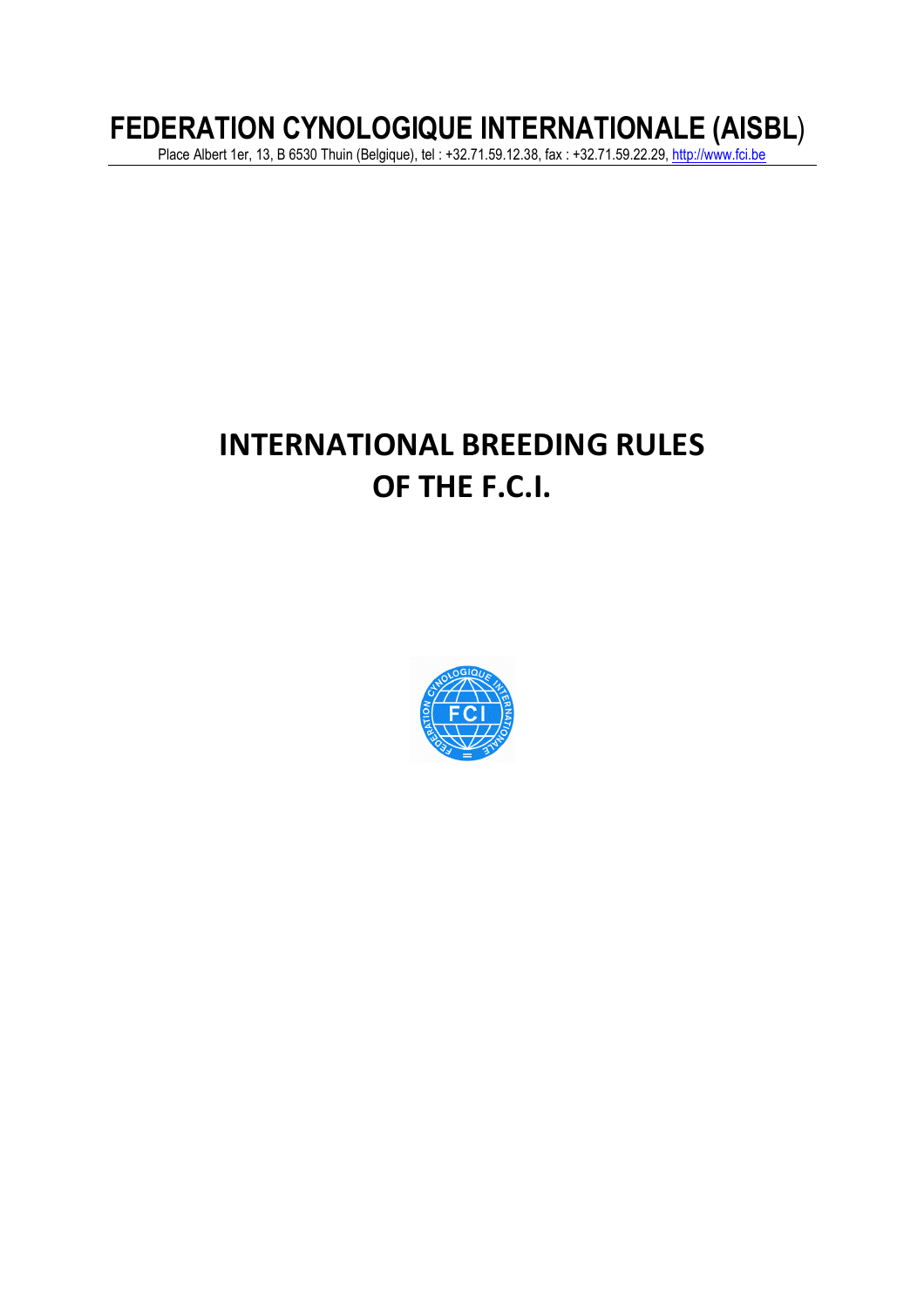# **Contents**

| TRANSPORTATION AND MAINTENANCE COSTS OF THE BITCH 4 |  |
|-----------------------------------------------------|--|
|                                                     |  |
|                                                     |  |
|                                                     |  |
|                                                     |  |
|                                                     |  |
|                                                     |  |
|                                                     |  |
|                                                     |  |
|                                                     |  |
|                                                     |  |
|                                                     |  |
|                                                     |  |
|                                                     |  |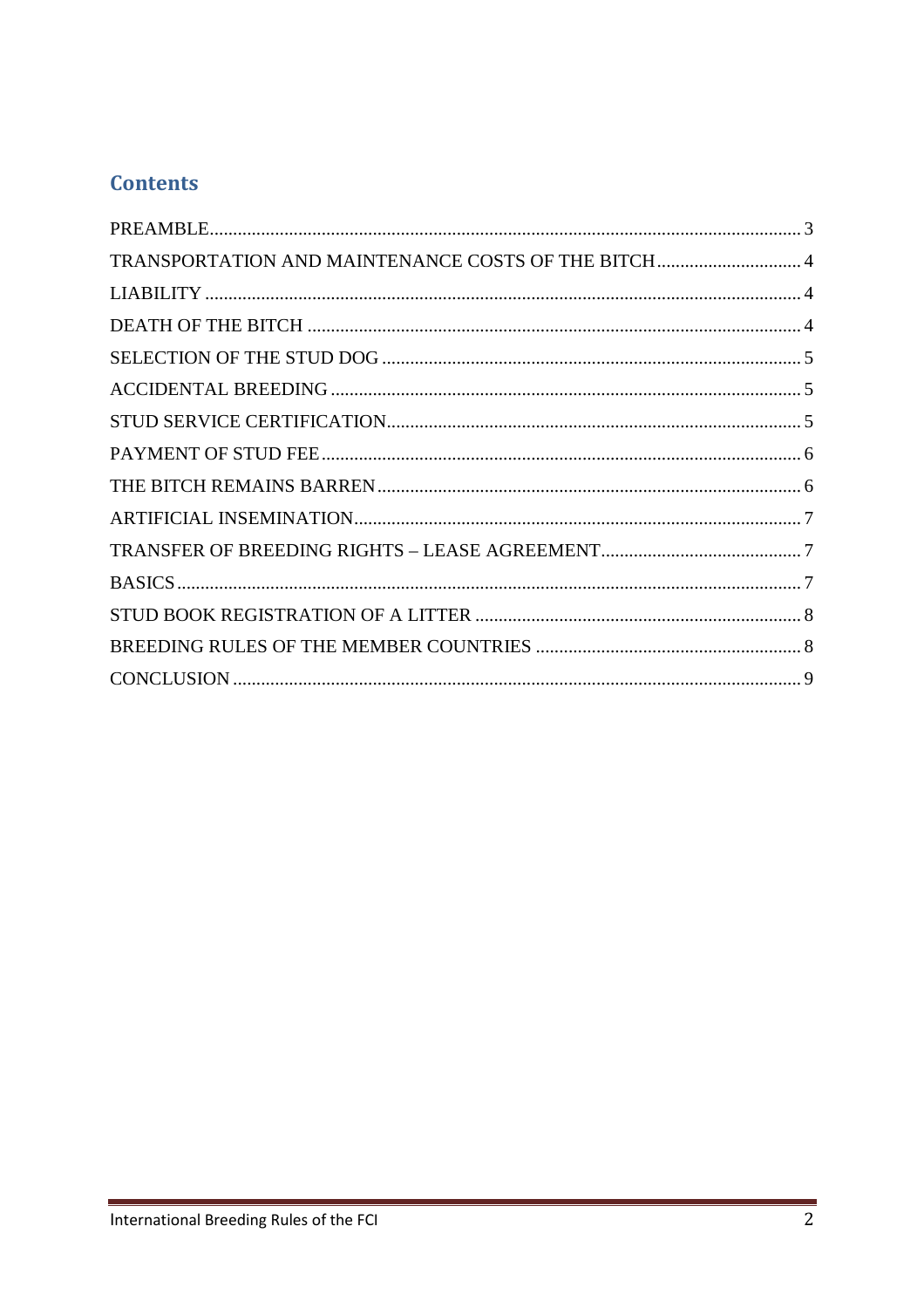### **PREAMBLE**

- 1. The International Breeding Regulations of the Fédération Cynologique Internationale (FCI) are binding on all member countries and contract partners.
	- These FCI breeding regulations apply directly to all FCI member countries as well as the contract partners. This means that breeding may only be carried out with pedigree dogs which have a sound temperament, are healthy in functional and hereditary terms and are registered with a studbook or register (appendix) recognised by the FCI. In addition, they have to fulfil the requirements specified by the relevant FCI member or contract partners.
	- The only dogs which are considered to be healthy in hereditary terms are those transferring breed standard features, breed type and temperament typical of that breed without displaying any substantial hereditary defects which could impair the functional health of its descendants. The members and contract partners of the FCI are required in this regard to prevent any exaggeration of breed features in the standards which could result in impairment of the dogs' functional health.
	- Dogs with eliminating faults such as e.g. unsound temperament, congenital deafness or blindness, hare-lip, cleft palate, substantial dental defects or jaw anomalies, PRA, epilepsy, cryptorchidism, monorchidism, albinism, improper coat colours or diagnosed severe hip dysplasia may not be bred.
	- With regard to surfacing hereditary defects, e.g. HD or PRA, the FCI member countries and contract partners are obliged to record affected animals, combat these defects in a methodical manner, continuously record their development and report to the FCI on this matter when requested. If a DNA test is performed, the identification (chip or tattoo) of the dog must be checked and certified by the veterinarian who collects the sample as is the case with any health protocol; the test result certificate from the laboratory must include the dog's identification.
	- The FCI, its member countries and contract partners are supported by the Scientific Commission in relation to evaluation, assistance and advice in combating hereditary defects. In case the Scientific Commission would issue a catalogue of measures, the same shall be binding on being adopted by the FCI General Committee.
	- Competence and responsibility for breeding rests with the member countries and contract partners of the FCI and includes breeding guidance, breeding advice and monitoring breeding as well as the keeping of the studbook.
	- The FCI member countries and contract partners are under the obligation to draw up their own breeding regulations based on the FCI Breeding Regulations, in which the breeding objectives are laid down. Such regulations must take appropriate and reasonable account of the specific working characteristics of the respective breeds.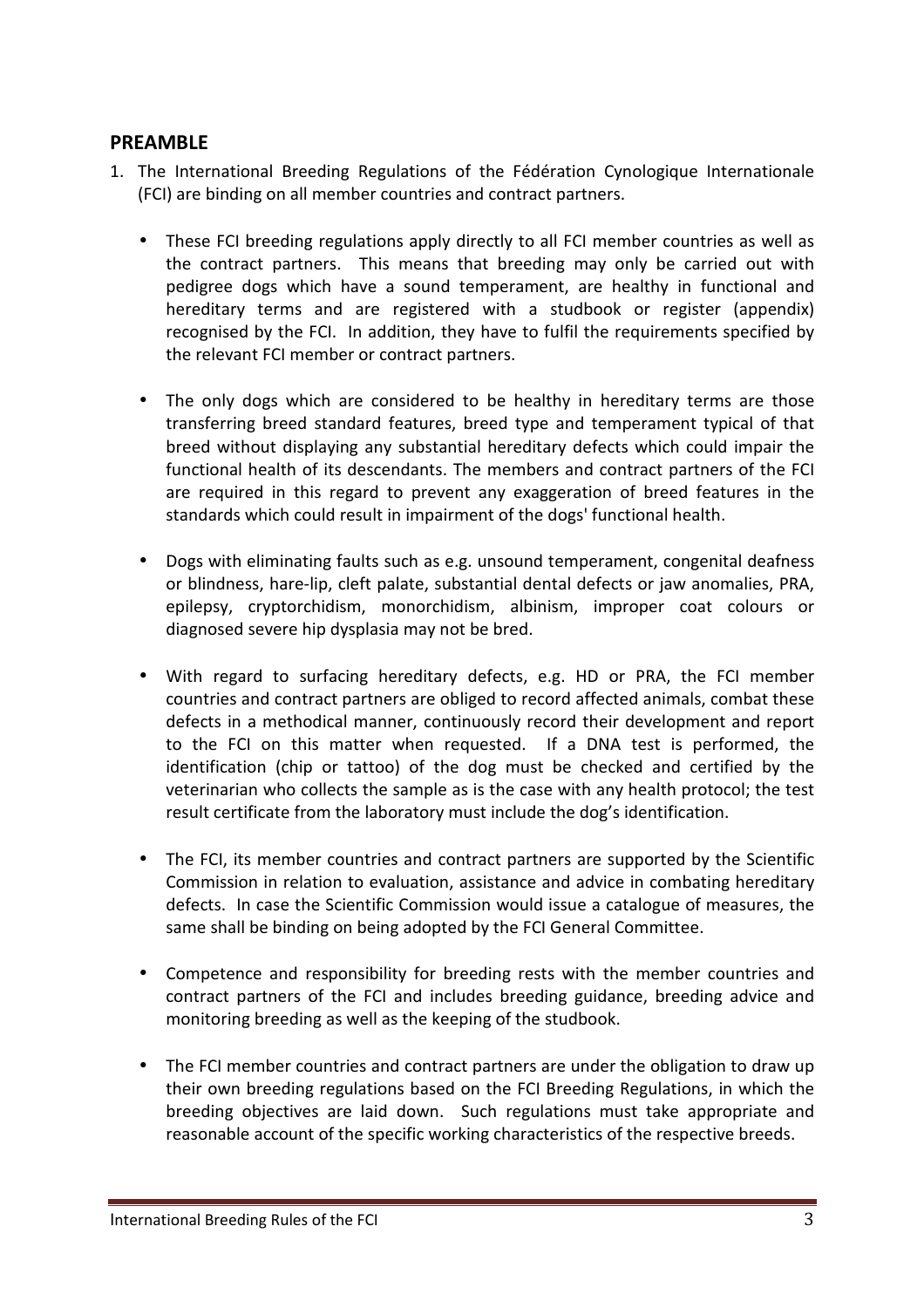Dog traders and puppy farmers are considered to be people who focus on buying and selling dogs in order to get economic profit without taking appropriate care of the dog's individual welfare. Dog traders and puppy farmers are not permitted to undertake breeding under the patronage (responsibility) of a member or contract partner of the FCI.

- 2. The reciprocal rights and obligations of bitch and stud dog owners are principally governed by national laws, regulations established by the national Kennel Clubs, their breed clubs or associations and private agreements. In the event that such regulations and agreements do not exist, the FCI International Breeding Rules will prevail.
- Breeders and owners of stud dogs are strongly urged to negotiate a written contract before each breeding wherein the financial obligations of both parties are clearly defined.
- The "owner" of a dog is the person who has legally obtained the animal, who is in possession of the dog and who can prove it through the legal possession of a valid official registration and pedigree.
- The "agent of the stud dog" is either the owner of the stud dog or the person who has been authorised by the owner to make this stud dog available for stud service.

# **TRANSPORTATION AND MAINTENANCE COSTS OF THE BITCH**

3. It is recommended that the owner of the bitch or a person whom he can rely on takes the bitch to and from the male. If a bitch is boarded for several days by the agent of the stud dog, the owner of the bitch will be financially responsible for feeding costs, boarding fees, if necessary veterinary care and any damage to the residence or kennel of the stud dog agent as well as return transportation costs.

#### **LIABILITY**

4. According to the laws of the different countries, the person boarding and taking care of an animal is held legally responsible for any damage caused to third parties during that period.

 The owner/agent of the stud dog must take this into consideration when applying for personal liability insurance coverage.

# **DEATH OF THE BITCH**

5. Should the bitch die while in the custody of the stud dog agent, the latter will undertake to have the death and the cause of it certified by a veterinary surgeon. He will inform the owner of the bitch of the death and the cause it as soon as possible.

 Should the owner of the bitch wish to see the dead bitch, the stud dog agent may not deny this request.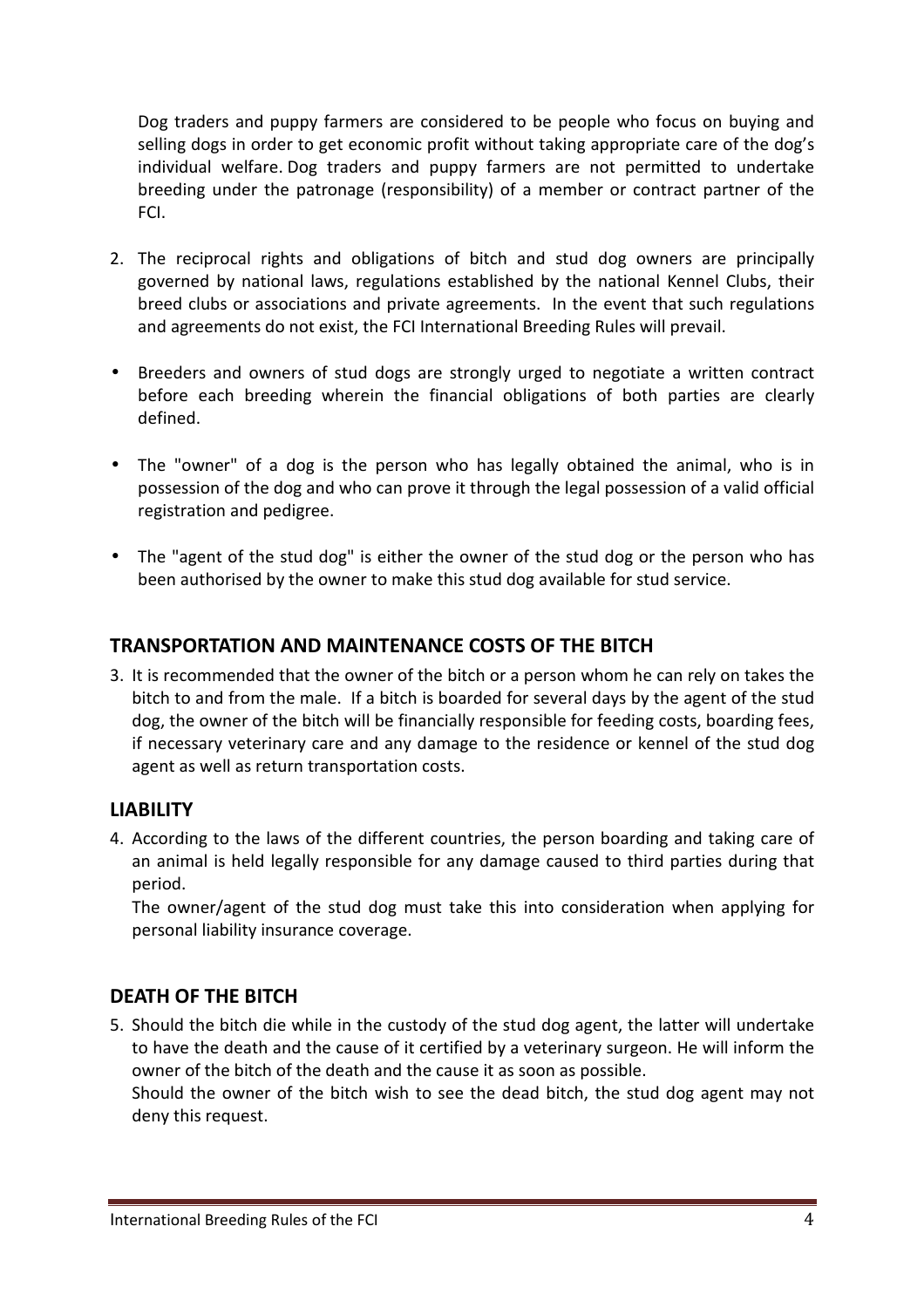Should the death appear to have been caused by negligence of the stud dog agent, the latter is liable to compensate the owner of the bitch for the loss.

 Should it be determined that the stud dog agent was in no way responsible for the death of the bitch, the owner of the bitch is required to reimburse the stud dog agent for all expenses incurred as a result of the death.

# **SELECTION OF THE STUD DOG**

6. The stud dog agent is obliged to mate the bitch only with the dog referred to in the contract. Should this stud dog be unable to mate, no other dog may be substituted without the prior consent of the owner of the bitch.

### **ACCIDENTAL BREEDING**

7. In the event that the bitch is unintentionally mated by a dog different from the one agreed upon, the stud dog agent who has the bitch under his custody must notify and reimburse the bitch's owner for all the expenses resulting from this accidental breeding. In case of accidental breeding, it is forbidden to carry out another mating with the stud dog originally foreseen.

In such cases, the stud dog agent cannot charge any stud fee.

### **STUD SERVICE CERTIFICATION**

8. The stud dog agent will declare, in writing, on a stud service certificate, that the mating took place with the agreed stud dog. By his signature, he certifies that he was an eyewitness of this mating.

 If the organisation which keeps the stud book with which the litter is to be registered requires the use of particular documents, it is up to the owner of the bitch to get them, fill them in correctly and request the stud dog agent's signature.

It is compulsory that this stud service certificate contains the following information:

- a) Name and stud book registration number of the stud dog.
- b) Name and stud book registration number of the bitch.
- c) Name and address of the agent/owner of the stud dog.
- d) Name and address of the owner of the bitch at the time of the mating and, possibly the date when the bitch was bought.
- e) Place and date of the mating
- f) Signature of the agent of the stud dog and of the owner of the bitch
- g) If the organisation which keeps the stud book with which the litter is to be registered requires a certified photocopy or excerpt of the pedigree of the stud dog, it is up to the stud dog agent to give these documents, free of charge, to the owner of the bitch.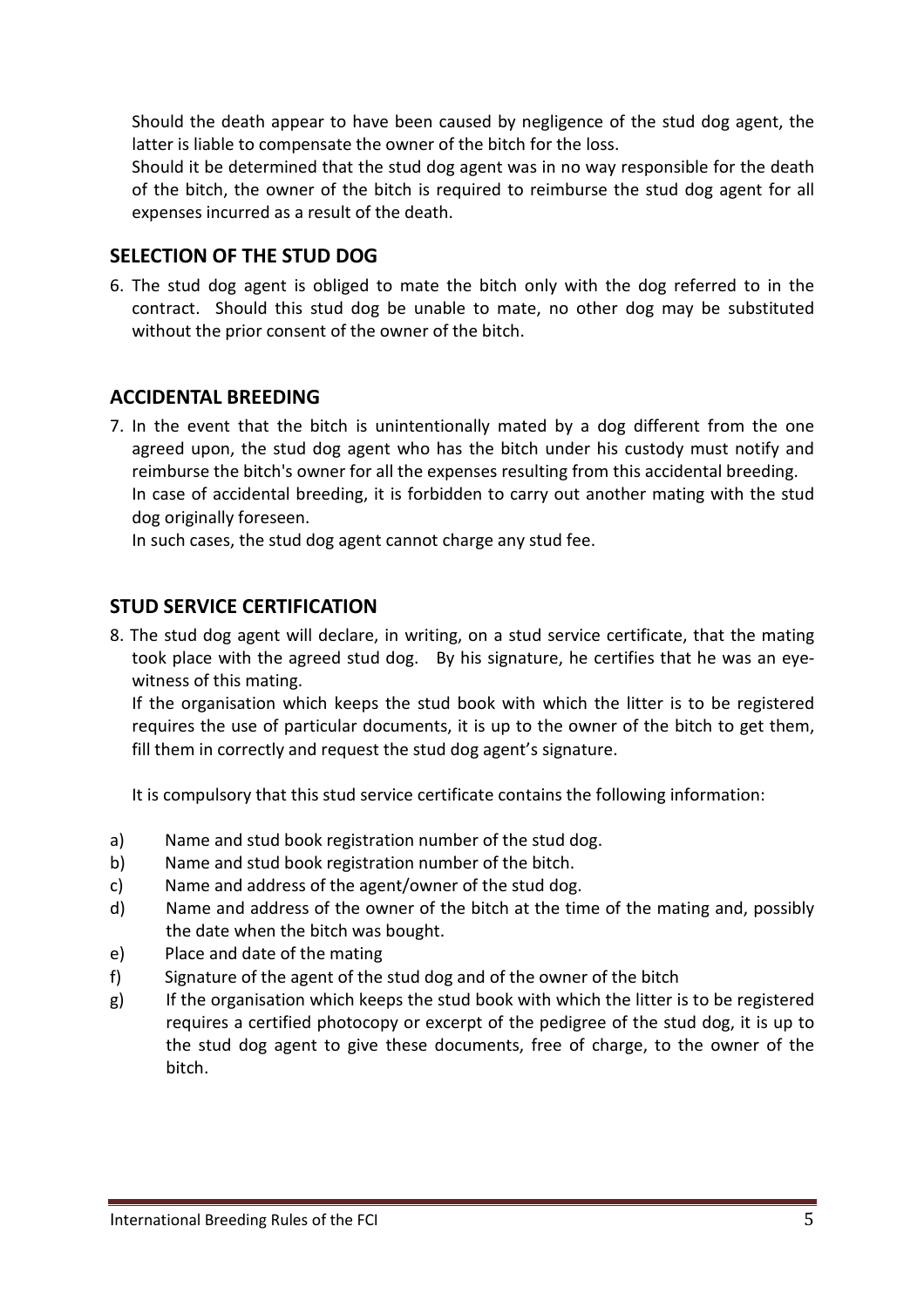## **PAYMENT OF STUD FEE**

- 9. The owner of the stud dog may refuse to sign the stud service certificate before the stud fee which was agreed has been paid. He is not permitted, however, to hold back the bitch as security.
- 10. If the agreed stud dog does not perform the mating for whatever reason or if the bitch does not want to be mated, whereby no mating can take place, the owner of the stud dog is entitled to the payment of the fees as described at article 2. However he may not claim payment of the stud fee.
- 11. Apart from the stud fee which was agreed, the owner of the stud dog has no further rights concerning the litter towards the owner of the bitch. Specifically, he has no right to get a puppy from the litter.

 However, if there is a mutual agreement that the stud fee will be a puppy, it must be made in writing prior to the mating. The written agreement must include the following provisions which have to be observed:

- a. the date when the owner of the stud dog may choose the puppy.
- b. the date when the owner of the stud dog will actually get the puppy which was chosen
- c. the date by which the owner of the stud dog must choose a puppy (after which date his rights to choose the puppy will expire)
- d. the date by which the owner of the stud dog must come to take the puppy (after which date his rights to obtain a puppy expire)
- e. an agreement concerning the transportation costs.
- f. special provisions in the event of a stillborn litter, a single living puppy or in case the selected puppy dies before the owner of the stud dog gets it.

#### **THE BITCH REMAINS BARREN**

12. After a mating has been correctly performed, the stud dog is considered to have fulfilled its duty and the stud dog owner is therefore entitled to the agreed stud fee. This does not necessarily imply that the bitch will be pregnant. If the bitch remains barren, it is up to the stud dog owner either to offer a free stud service at the next oestrus cycle or to refund a percentage of the stud fee. Such an agreement must be made in writing and included in the breeding contract before the mating takes place.

 The time limit for a free mating expires at the death or transfer of ownership of the stud dog or at the death of the bitch.

 In case it can be proved (by a sperm analysis) that the stud dog was infertile at the time of the mating, the owner of the bitch has to be reimbursed the stud fee.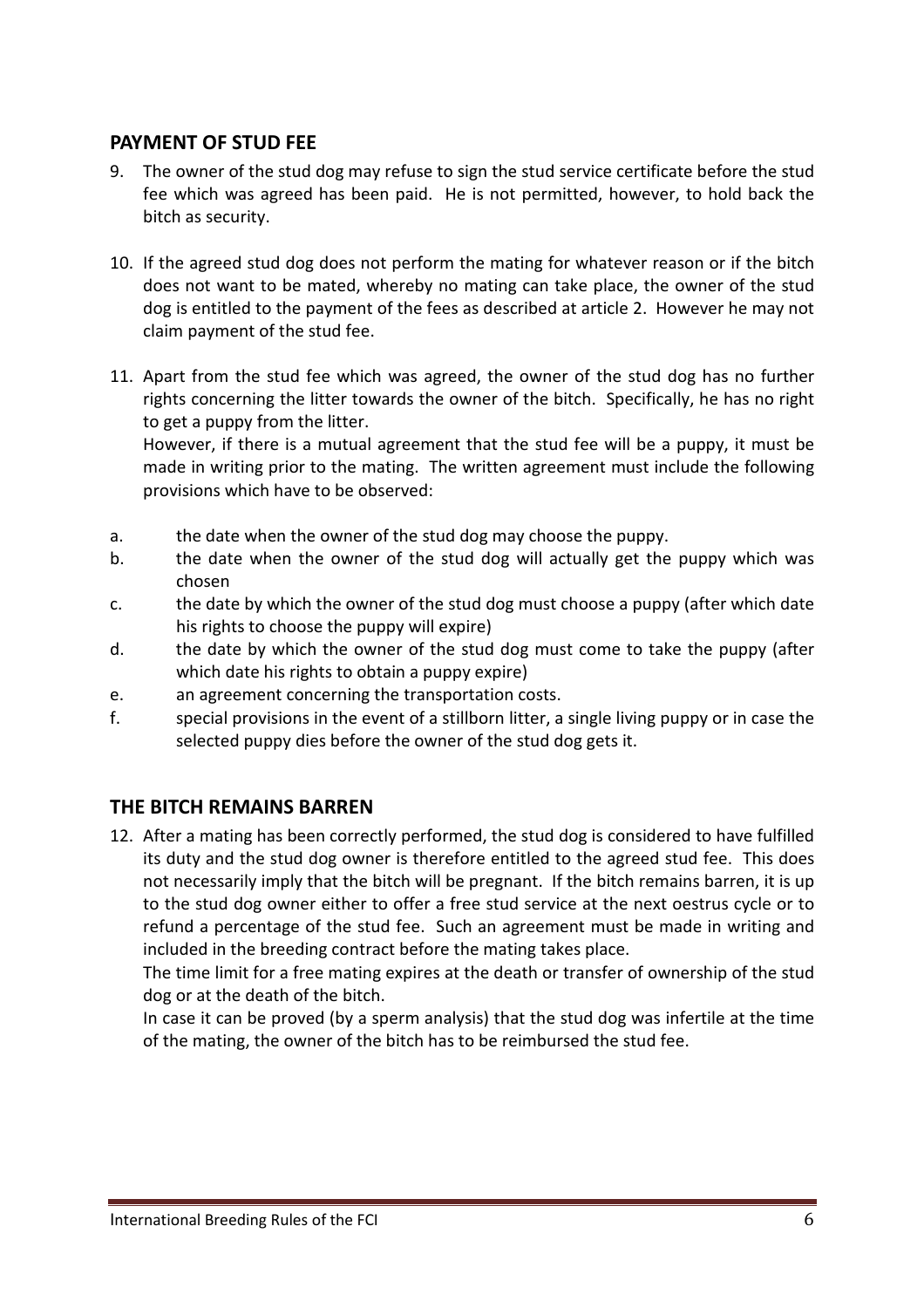## **ARTIFICIAL INSEMINATION**

13. Dogs should be able to reproduce naturally. Artificial insemination should not be used on animals which have not reproduced naturally before. Exceptions can be made by the national canine organisations to improve the health of the breed, for the welfare of the bitch or to preserve or increase the genetic pool within the breed.

In the event the bitch is to be artificially inseminated, the veterinary surgeon collecting the stud dog's sperm must provide a written certificate to the organisation which keeps the stud book with which the litter is to be registered stating that the fresh or frozen sperm was indeed produced by the agreed stud dog. In addition, the stud dog agent has to give, free of charge, the documents listed at Art.8 (a-g) to the owner of the bitch.

The costs for collecting the sperm and performing the insemination are charged to the owner of the bitch. The veterinary surgeon performing the insemination has to confirm to the organisation which keeps the stud book that the bitch has been artificially inseminated with the sperm of the stud dog originally foreseen. This certificate should also include the place and date of the insemination, the name and studbook registration number of the bitch and the name and address of the owner of the bitch.

 The owner of the stud dog from which the semen was taken must provide a signed stud service certificate to the owner of the bitch in addition to the veterinary surgeon's certificate.

#### **TRANSFER OF BREEDING RIGHTS – LEASE AGREEMENT**

14. As a rule, the owner of the bitch at the time of the mating is considered to be the breeder of the litter.

The right to use the bitch or the stud dog for breeding may be transferred to a third party by contract.

 It is compulsory that such a transfer of breeding rights/leasing agreement be executed in writing before the breeding takes place.

 The written agreement transferring the breeding rights must be recorded in due time with the appropriate organisation which keeps the stud book and, if required, with the breed club.

 The lease agreement must be enclosed with the application to register the litter. It must clearly outline the rights and obligations of the two contracting parties.

 The leasee of the bitch is considered to be its owner, as understood by these rules, from the date of the whelping until the litter is weaned.

#### **BASICS**

15. Puppies from pure-bred dogs of the same breed holding FCI recognised pedigrees without any objection or restriction on them from the national canine organisation, *i.e. without a limited registration which do not allow them for breeding,* are considered to be pedigree puppies and are therefore entitled to be issued FCI recognised pedigrees.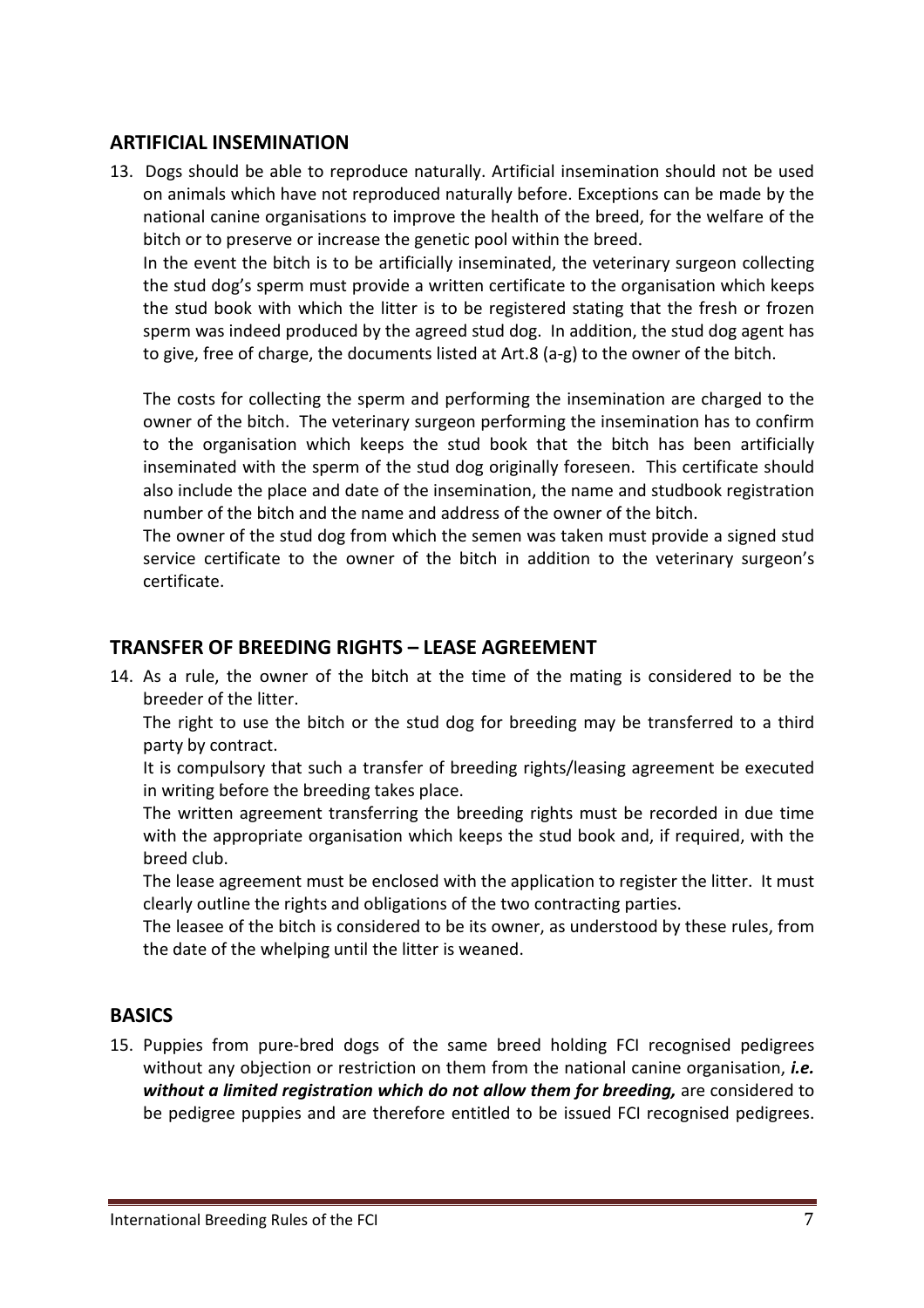#### *A limited registration can only be rescinded by the national canine organisation that has established it.*

As a rule, puppies are to be sold and transferred to a private individual in whose name the export pedigree must be issued.

16. FCI recognised pedigrees are a certification of parentage rather than of quality of the dog registered

## **STUD BOOK REGISTRATION OF A LITTER**

- 17. In the absence of other agreements, the new owner of a pregnant bitch automatically becomes the breeder of the expected litter.
- 18. Each dog bred in and registered with a FCI member country or contract partner is to be provided with permanent and falsification-proof identification; this identification is to appear on its pedigree. If parenthood testing is performed, international standard markers should be used and the results should be available in the national canine organization registry. The identification of the dog (chip or tattoo) must be certified if DNA is collected.

A litter is registered with the stud book of the country where the owner of the bitch has his/her legal residence. The litter will bear his/her kennel name. Should the owner of the kennel name move to another FCI member country for a (un)determined period, it is up to him/her to transfer his/her kennel name in due time before the litter is born. He/she has to apply for the transfer to the new national canine organization and this organization has to inform, then, the FCI. Further to this transfer, the owner of the kennel name is allowed to breed exclusively in the country where he/she transferred his/her kennel name.

Exceptions are granted in cases where the breeder of dogs resides in a country which does not have an FCI recognised stud book. This breeder may register the litter in a country which keeps a stud book recognised by the FCI.

 Breeders must apply for registration of every pure-bred litter of puppies. All litters are to be fully registered at the same time; this includes all puppies reared to the date of application for registration.

Pedigrees, which are in fact birth certificates, must be issued for correct parentage only. Normally, a female is to be mated by only one male for the same litter. In cases of deviations, the kennel clubs are obliged, at the breeder's costs, to have the parentage proved by DNA testing.

#### **BREEDING RULES OF THE MEMBER COUNTRIES**

19. The breeding regulations of the member countries and contract partners can go beyond those of the FCI in their requirements, but may not be (inconsistent) in conflict with the FCI International Breeding Regulations.